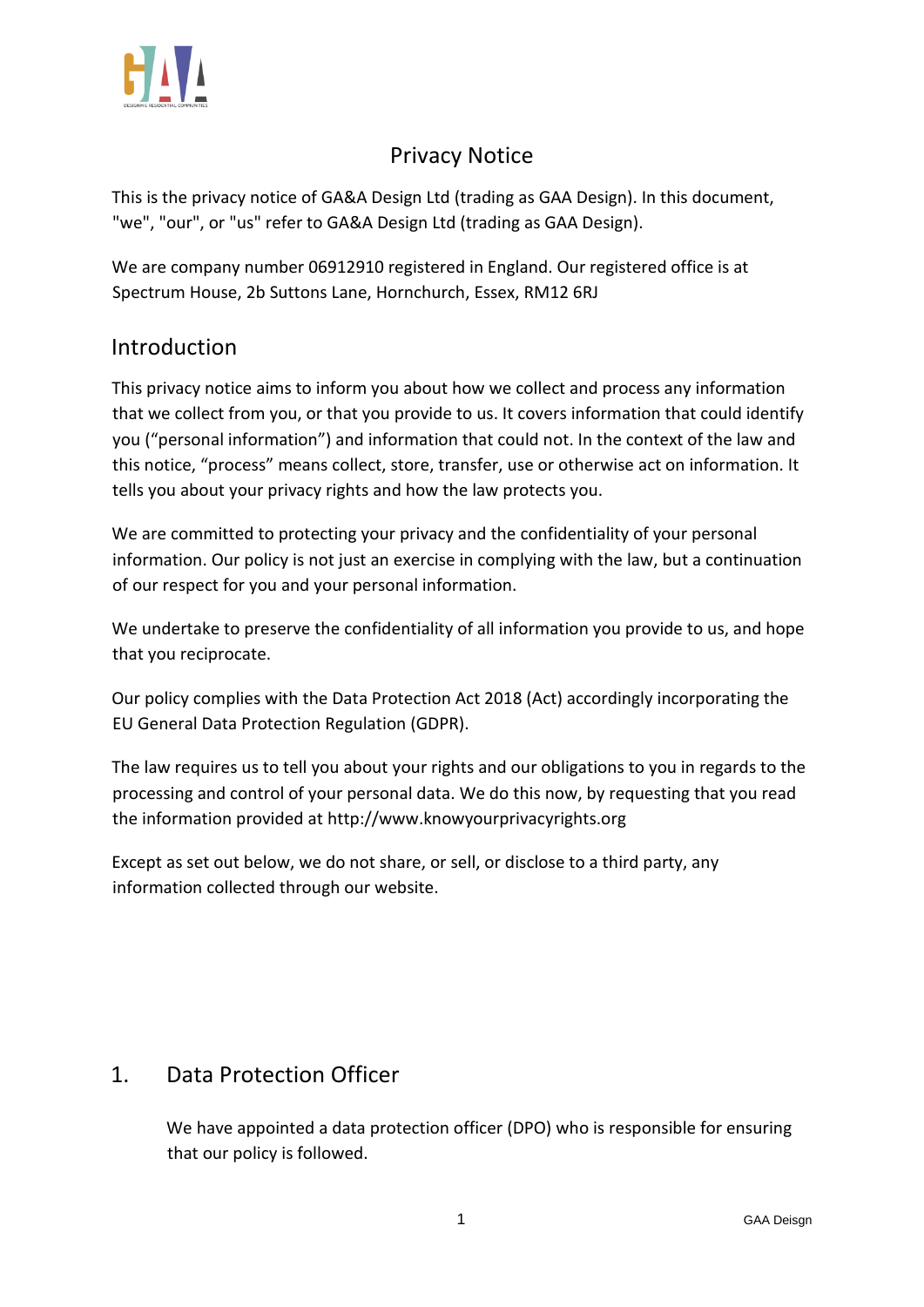

If you have any questions about this privacy notice, including any requests to exercise your legal rights, please contact our DPO, Gurdip Kaur Bhavra at gurdip@gaadesign.co.uk.

#### 2. Data we process

We may collect, use, store and transfer different kinds of personal data about you. We have collated these into groups as follows:

Your identity includes information such as first name, last name, title, date of birth, and other identifiers that you may have provided at some time.

Your contact information includes information such as billing address, delivery address, email address, telephone numbers and any other information you have given to us for the purpose of communication or meeting.

Technical data includes you internet protocol (IP) address, browser type and version, time zone setting and location, browser plug-in types and versions, operating system and platform and other technology on the devices you use to access this website.

Marketing data includes your preferences in receiving marketing from us; communication preferences; responses and actions in relation to your use of our services.

We may aggregate anonymous data such as statistical or demographic data for any purpose. Anonymous data is data that does not identify you as an individual. Aggregated data may be derived from your personal data but is not considered personal information in law because it does not reveal your identity.

For example, we may aggregate profile data to assess interest in a product or service.

However, if we combine or connect aggregated data with your personal information so that it can identify you in any way, we treat the combined data as personal information and it will be used in accordance with this privacy notice.

## 3. Special personal information

Special personal information is data about your race or ethnicity, religious or philosophical beliefs, sex life, sexual orientation, political opinions, trade union membership, information about your health and genetic and biometric data.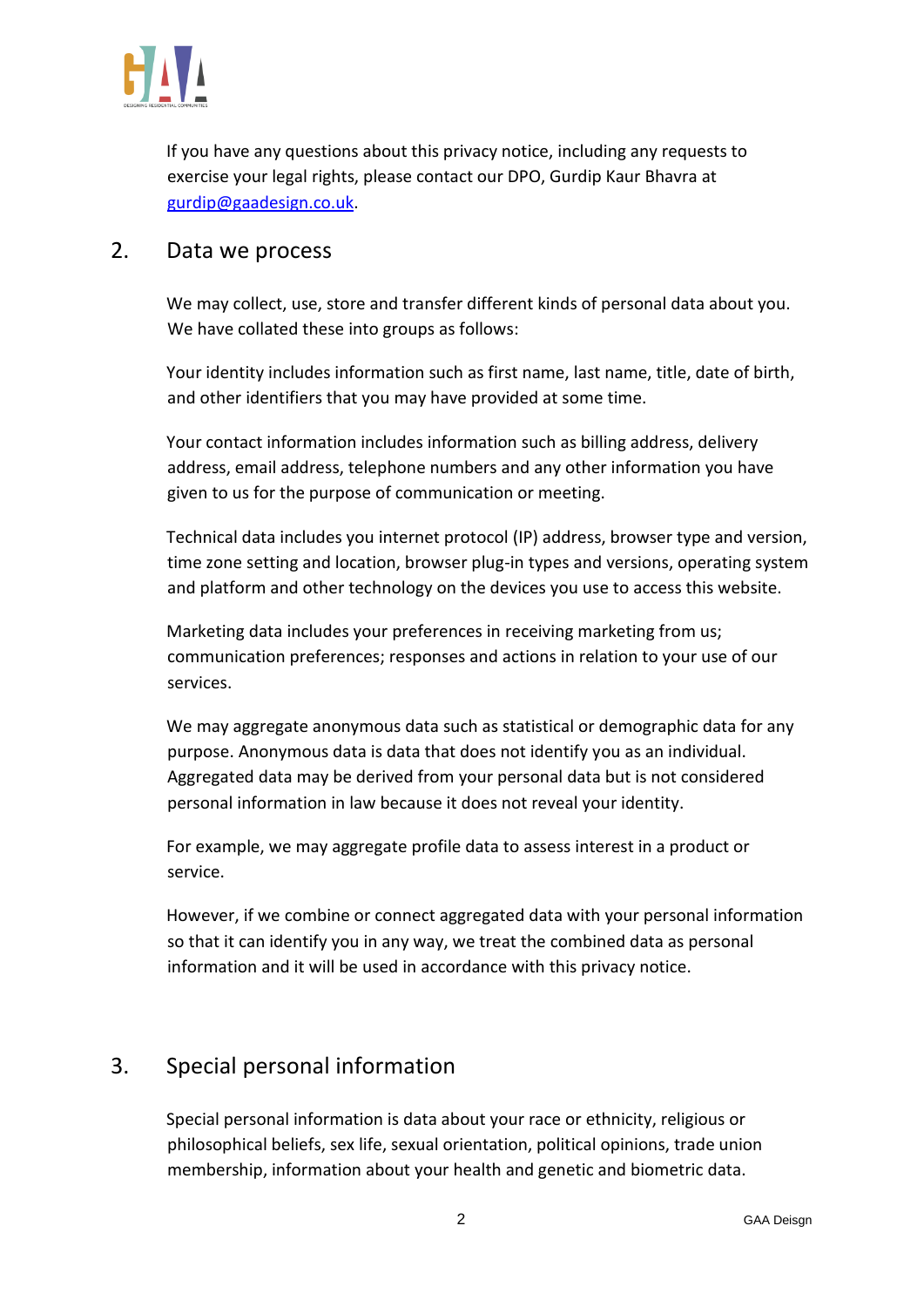

We do not collect any special personal information about you.

# 4. If you do not provide personal information we need

Where we need to collect personal data by law, or under the terms of a contract we have with you, and you fail to provide that data when requested, we may not be able to perform that contract. In that case, we may have to stop providing a service to you. If so, we will notify you of this at the time.

### The bases on which we process information about you

The law requires us to determine under which of six defined bases we process different categories of your personal information, and to notify you of the basis for each category.

If a basis on which we process your personal information is no longer relevant then we shall immediately stop processing your data.

If the basis changes then if required by law we shall notify you of the change and of any new basis under which we have determined that we can continue to process your information.

# 5. Information we process because we have a contractual obligation with you

When you create an account on our website, buy a product or service from us, or otherwise agree to our terms and conditions, a contract is formed between you and us.

In order to carry out our obligations under that contract we must process the information you give us. Some of this information may be personal information. We may use it in order to:

- verify your identity for security purposes
- sell products to you
- provide you with our services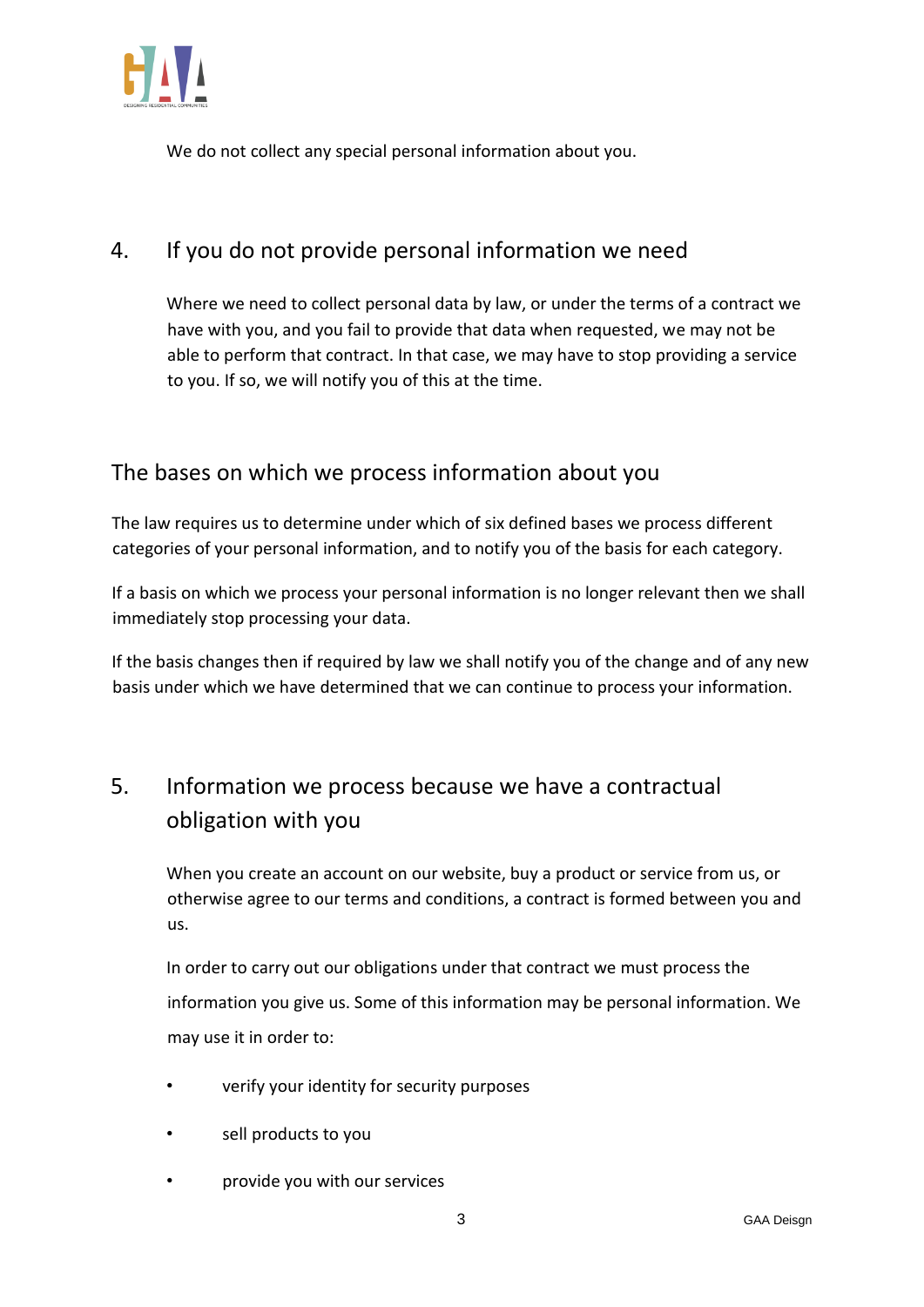

• provide you with suggestions and advice on products, services and how to obtain the most from using our website

We process this information on the basis there is a contract between us, or that you have requested we use the information before we enter into a legal contract.

We shall continue to process this information until the contract between us ends or is terminated by either party under the terms of the contract.

#### 6. Information we process with your consent

Through certain actions when otherwise there is no contractual relationship between us, such as when you browse our website or ask us to provide you more information about our business, including job opportunities and our products and services, you provide your consent to us to process information that may be personal information.

Wherever possible, we aim to obtain your explicit consent to process this information, for example, by asking you to agree to our use of cookies.

If you have given us explicit permission to do so, we may from time to time pass your name and contact information to selected associates whom we consider may provide services or products you would find useful.

We continue to process your information on this basis until you withdraw your consent or it can be reasonably assumed that your consent no longer exists.

You may withdraw your consent at any time by instructing us gurdip@gaadesign.co.uk. However, if you do so, you may not be able to use our website or our services further.

# 7. Information we process for the purposes of legitimate interests

We may process information on the basis there is a legitimate interest, either to you or to us, of doing so.

Where we process your information on this basis, we do after having given careful consideration to:

whether the same objective could be achieved through other means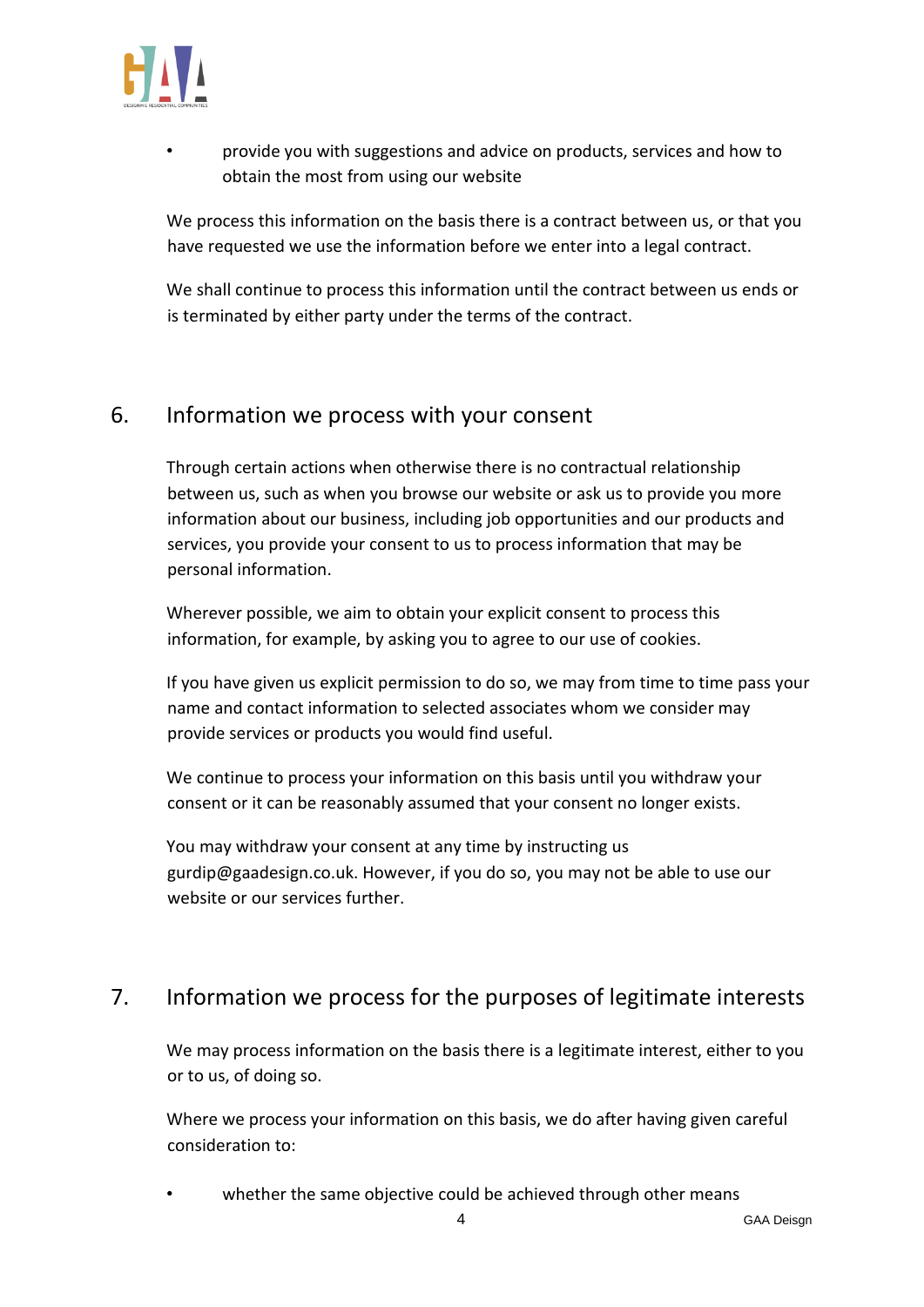

- whether processing (or not processing) might cause you harm
- whether you would expect us to process your data, and whether you would. in the round, consider it reasonable to do so

For example, we may process your data on this basis for the purposes of:

- record-keeping for the proper and necessary administration of our business.
- responding to unsolicited communication from you to which we believe you would expect a response
- protecting and asserting the legal rights of any party
- insuring against or obtaining professional advice that is required to manage business risk
- protecting your interests where we believe we have a duty to do so

#### 8. Information we process because we have a legal obligation

Sometimes, we must process your information in order to comply with a statutory obligation.

For example, we may be required to give information to legal authorities if they so request or if they have the proper authorisation such as a search warrant or court order.

This may include your personal information.

#### Specific uses of information you provide to us

# 9. Information provided on the understanding that it will be shared with a third party

Our website allows you to post information with a view to that information being read, copied, downloaded, or used by other people. Examples include: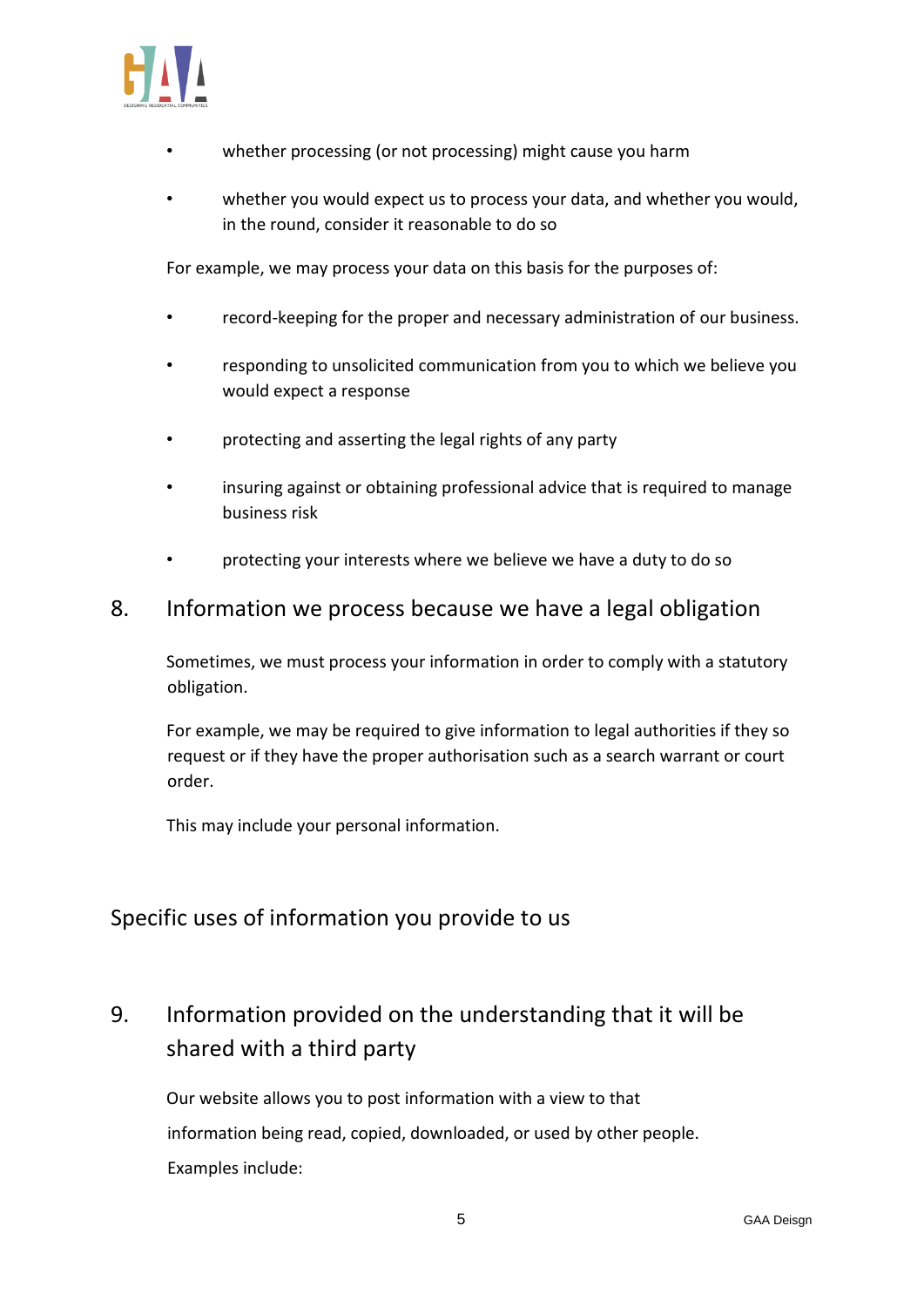

- posting a message our forum
- tagging an image
- clicking on an icon next to another visitor's message to convey your agreement, disagreement or thanks

In posting personal information, it is up to you to satisfy yourself about the privacy level of every person who might use it.

We do not specifically use this information except to allow it to be displayed or shared.

We do store it, and we reserve a right to use it in the future in any way we decide.

Once your information enters the public domain, we have no control over what any individual third party may do with it. We accept no responsibility for their actions at any time.

Provided your request is reasonable and there is no legal basis for us to retain it, then at our discretion we may agree to your request to delete personal information that you have posted. You can make a request by contacting us at gurdip@gaadesign.co.uk.

#### 10. Complaints regarding content on our website

If you complain about any of the content on our website, we shall investigate your complaint.

If we feel it is justified or if we believe the law requires us to do so, we shall remove the content while we investigate.

Free speech is a fundamental right, so we have to make a judgment as to whose right will be obstructed:

yours, or that of the person who posted the content that offends you.

If we think your complaint is vexatious or without any basis, we shall not correspond with you about it.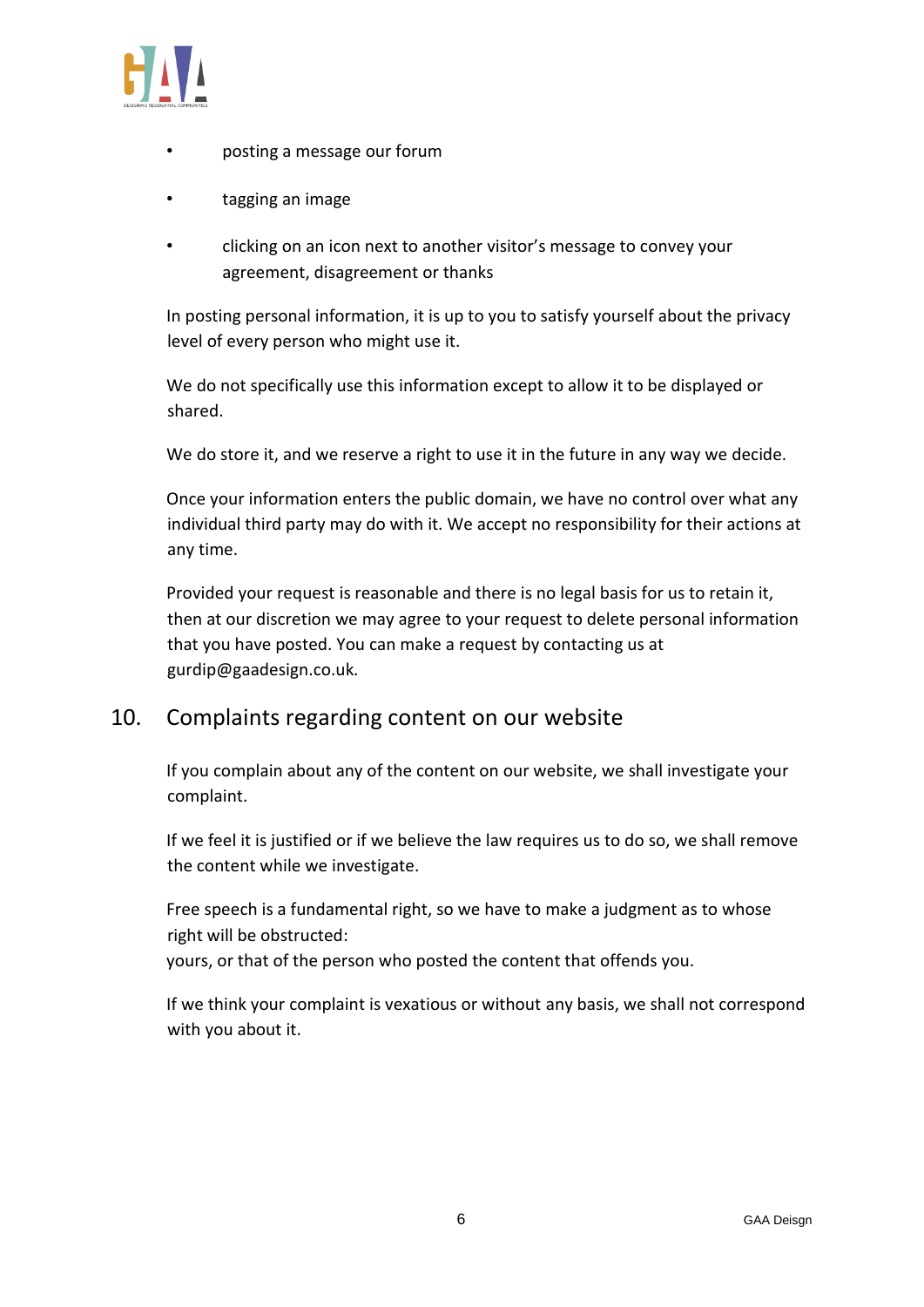

## 11. Communicating with us

When you contact us, whether by telephone, through our website or by e-mail, we collect the data you have given to us in order to reply with the information you need.

We record your request and our reply in order to increase the efficiency of our business.

We keep personally identifiable information associated with your message, such as your name and email address so as to be able to track our communications with you to provide a high quality service.

# 12. Complaining

When we receive a complaint, we record all the information you have given to us.

We use that information to resolve your complaint.

If your complaint reasonably requires us to contact some other person, we may decide to give to that other person some of the information contained in your complaint. We do this as infrequently as possible, but it is a matter for our sole discretion as to whether we do give information, and if we do, what that information is.

We may also compile statistics showing information obtained from this source to assess the level of service we provide, but not in a way that could identify you or any other person.

Use of information we collect through automated systems when you visit our website

#### 13. Cookies

Cookies are small text files that are placed on your computer's hard drive by your web browser when you visit any website. They allow information gathered on one web page to be stored until it is needed for use on another, allowing a website to provide you with a personalised experience and the website owner with statistics about how you use the website so that it can be improved.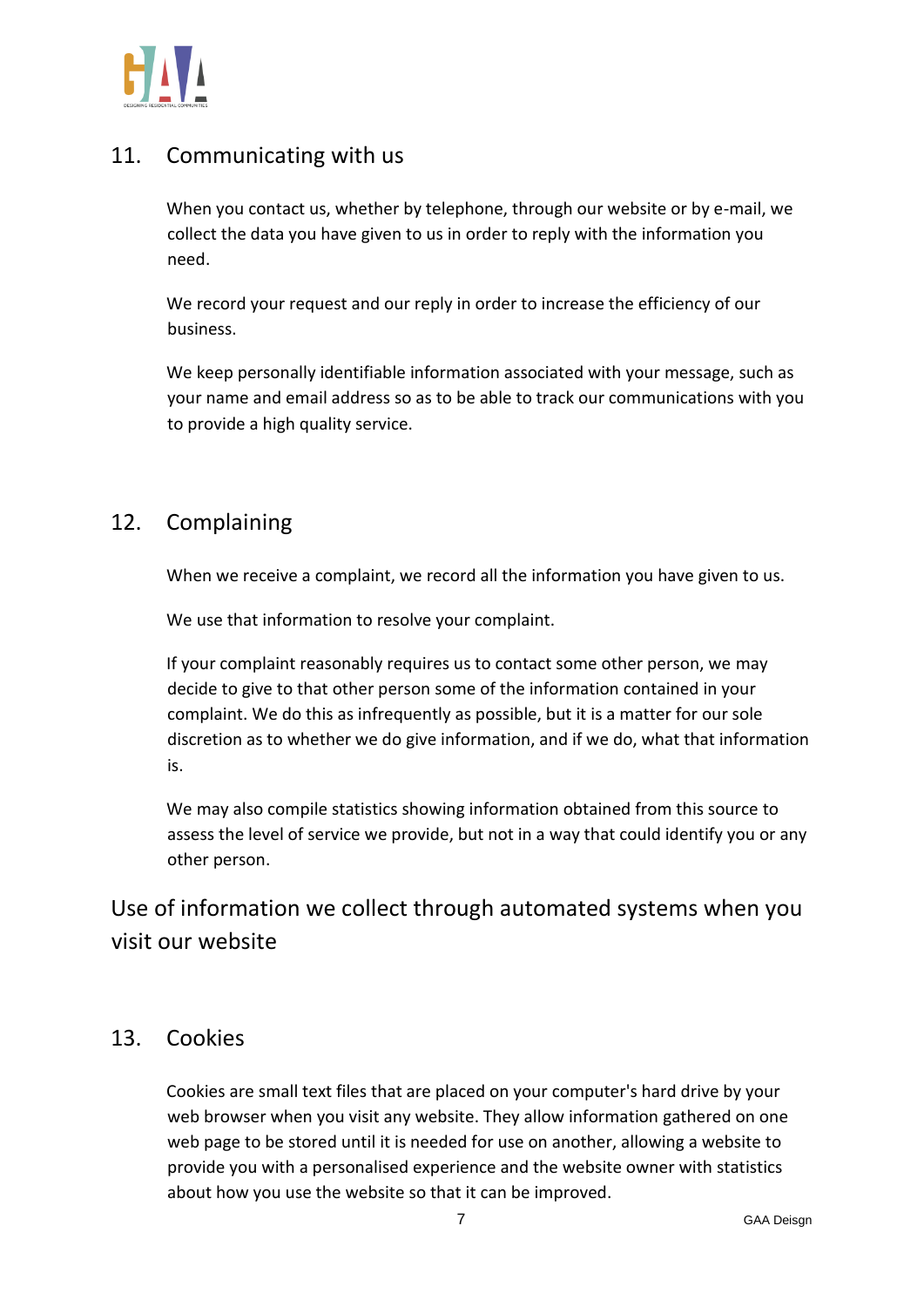

Some cookies may last for a defined period of time, such as one day or until you close your browser. Others last indefinitely.

Your web browser should allow you to delete any you choose. It also should allow you to prevent or limit their use.

Our website uses cookies. They are placed by software that operates on our servers, and by software operated by third parties whose services we use.

When you first visit our website, we ask you whether you wish us to use cookies. If you choose not to accept them, we shall not use them for your visit except to record that you have not consented to their use for any other purpose.

If you choose not to use cookies or you prevent their use through your browser settings, you will not be able to use all the functionality of our website.

We use cookies in the following ways:

- to track how you use our website
- to record whether you have seen specific messages we display on our website
- to keep you signed in our site
- to record your answers to surveys and questionnaires on our site while you complete them
- to record the conversation thread during a live chat with our support team

#### 14. Personal identifiers from your browsing activity

Requests by your web browser to our servers for web pages and other content on our website are recorded.

We record information such as your geographical location, your Internet service provider and your IP address. We also record information about the software you are using to browse our website, such as the type of computer or device and the screen resolution.

We use this information in aggregate to assess the popularity of the webpages on our website and how we perform in providing content to you.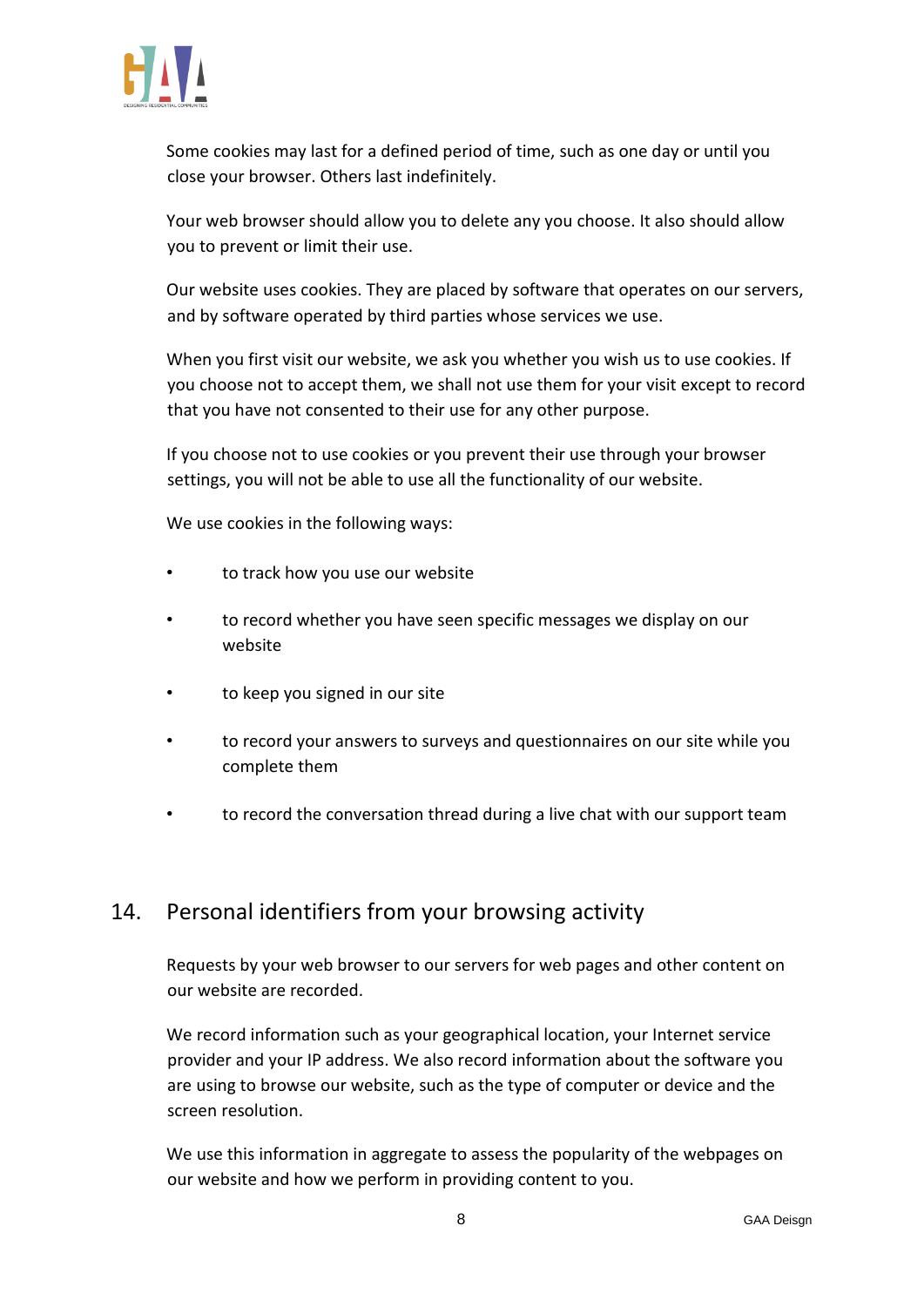

If combined with other information we know about you from previous visits, the data possibly could be used to identify you personally, even if you are not signed in to our website.

# 15. Our use of re-marketing

Re-marketing involves placing a cookie on your computer when you browse our website in order to be able to serve to you an advert for our products or services when you visit some other website.

We may use a third party to provide us with re-marketing services from time to time. If so, then if you have consented to our use of cookies, you may see advertisements for our products and services on other websites.

## Disclosure and sharing of your information

#### 16. Information we obtain from third parties

Although we do not disclose your personal information to any third party (except as set out in this notice), we sometimes receive data that is indirectly made up from your personal information from third parties whose services we use.

No such information is personally identifiable to you.

#### 17. Credit reference

To assist in combating fraud, we share information with credit reference agencies, so far as it relates to clients or customers who instruct their credit card issuer to cancel payment to us without having first provided an acceptable reason to us and given us the opportunity to refund their money.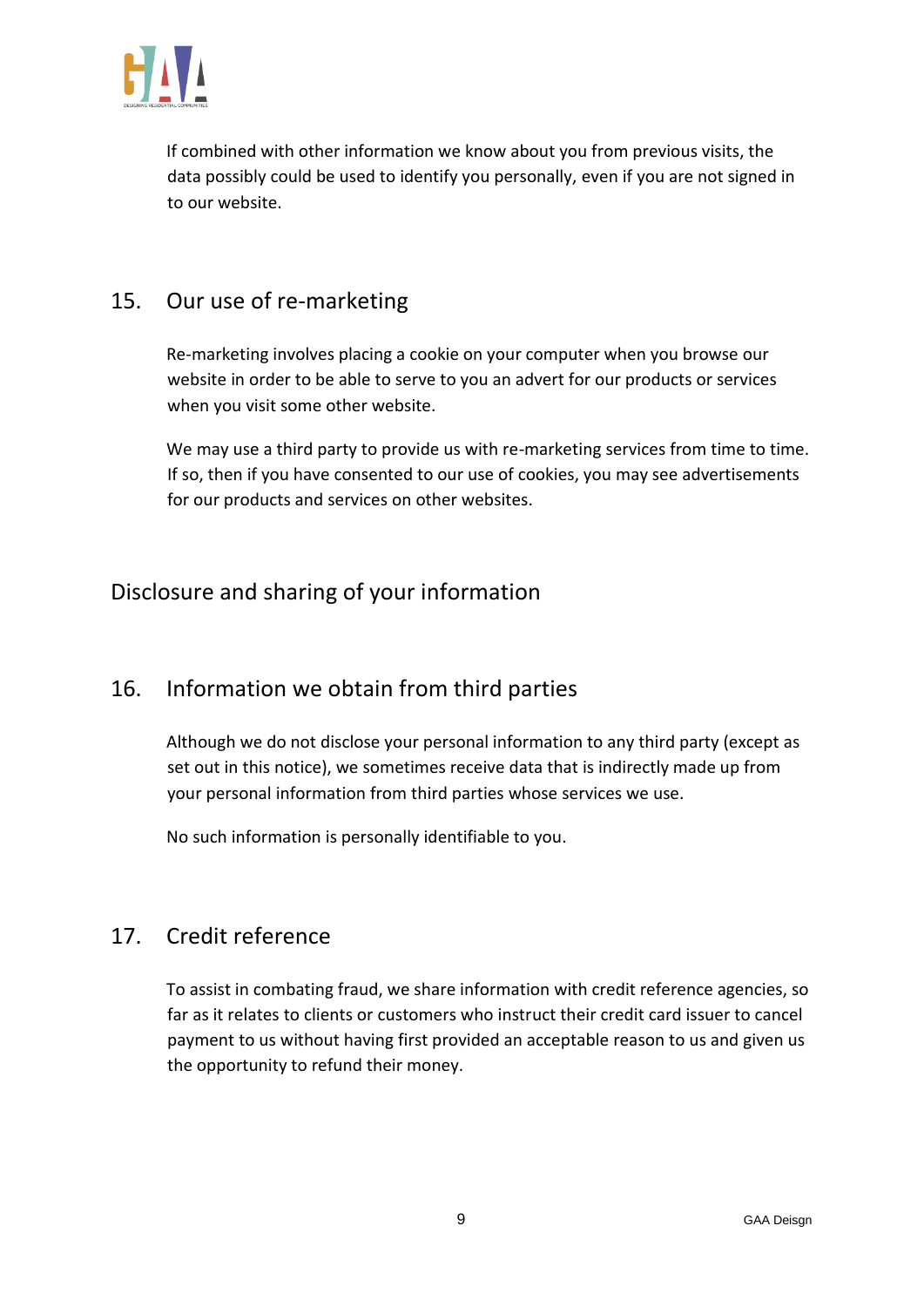

# 18. Data may be processed outside the European Union

Our websites are hosted in the United Kingdom

We may also use outsourced services in countries outside the European Union from time to time in other aspects of our business.

Accordingly data obtained within the UK or any other country could be processed outside the European Union.

For example, some of the software our website uses may have been developed in the United States of America or in Australia.

We use the following safeguards with respect to data transferred outside the European Union:

- the processor is within the same corporate group as our business or organisation and abides by the same binding corporate rules regarding data processing.
- the data protection clauses in our contracts with data processors include transfer clauses written by or approved by a supervisory authority in the European Union [, specifically that in the country of …].
- we comply with a code of conduct approved by a supervisory authority in the European Union [, specifically that in the country of …].
- we are certified under an approved certification mechanism as provided for in the Act.
- both our organisation and the processor are public authorities between whom there is either a legally binding agreement or administrative arrangements approved by a supervisory authority in the European Union relating to protection of your information.

Control over your own information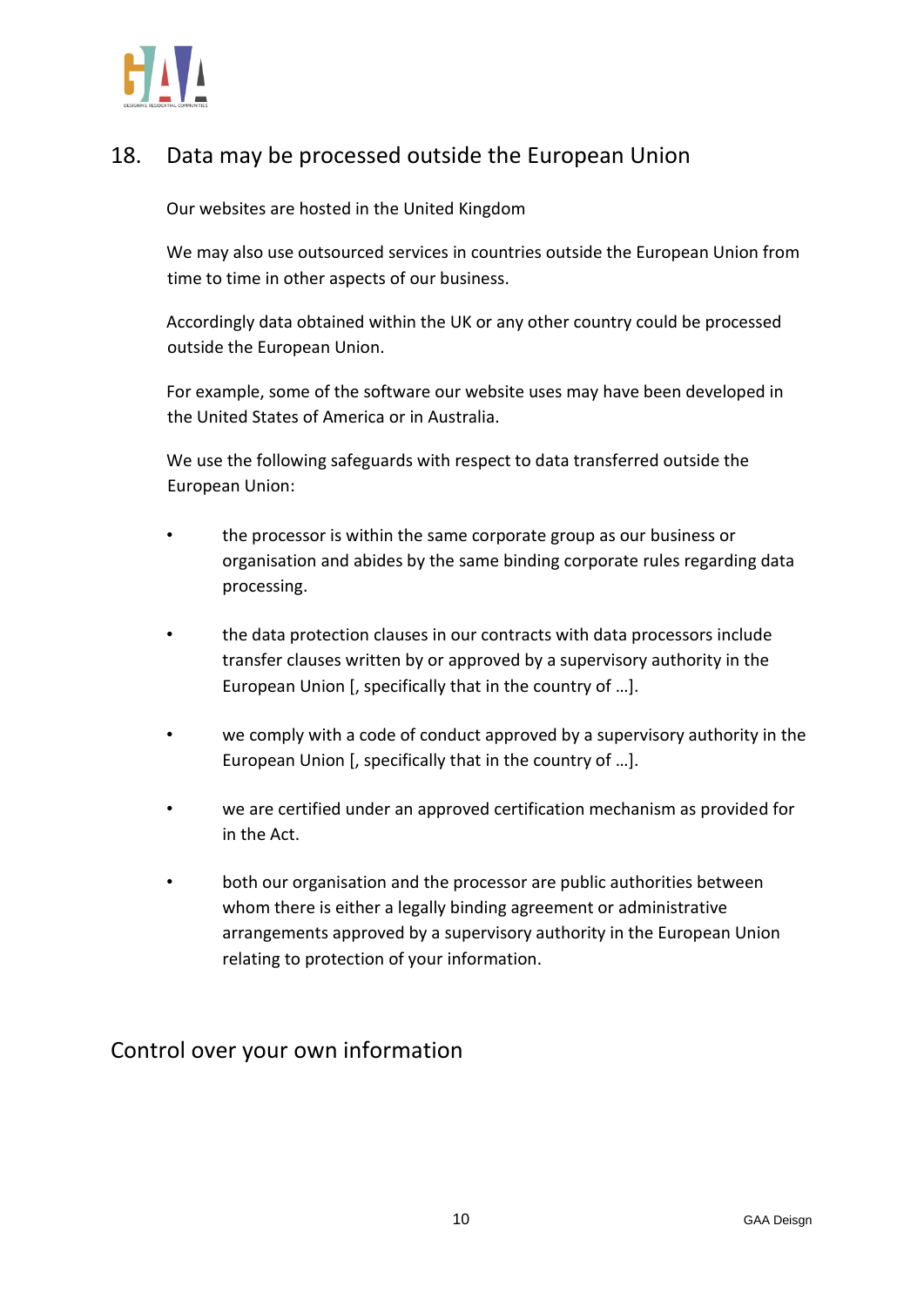

# 19. Your duty to inform us of changes

It is important that the personal data we hold about you is accurate and current. Please keep us informed if your personal data changes.

### 20. Access to your personal information

At any time you may review or update personally identifiable information that we hold about you, by signing in to your account on our website.

To obtain a copy of any information that is not provided on our website you should contact us to make that request.

After receiving the request, we will tell you when we expect to provide you with the information, and whether we require any fee for providing it to you.

## 21. Removal of your information

If you wish us to remove personally identifiable information from our website, you should contact us to make your request.

This may limit the service we can provide to you.

# 22. Verification of your information

When we receive any request to access, edit or delete personal identifiable information we shall first take reasonable steps to verify your identity before granting you access or otherwise taking any action. This is important to safeguard your information.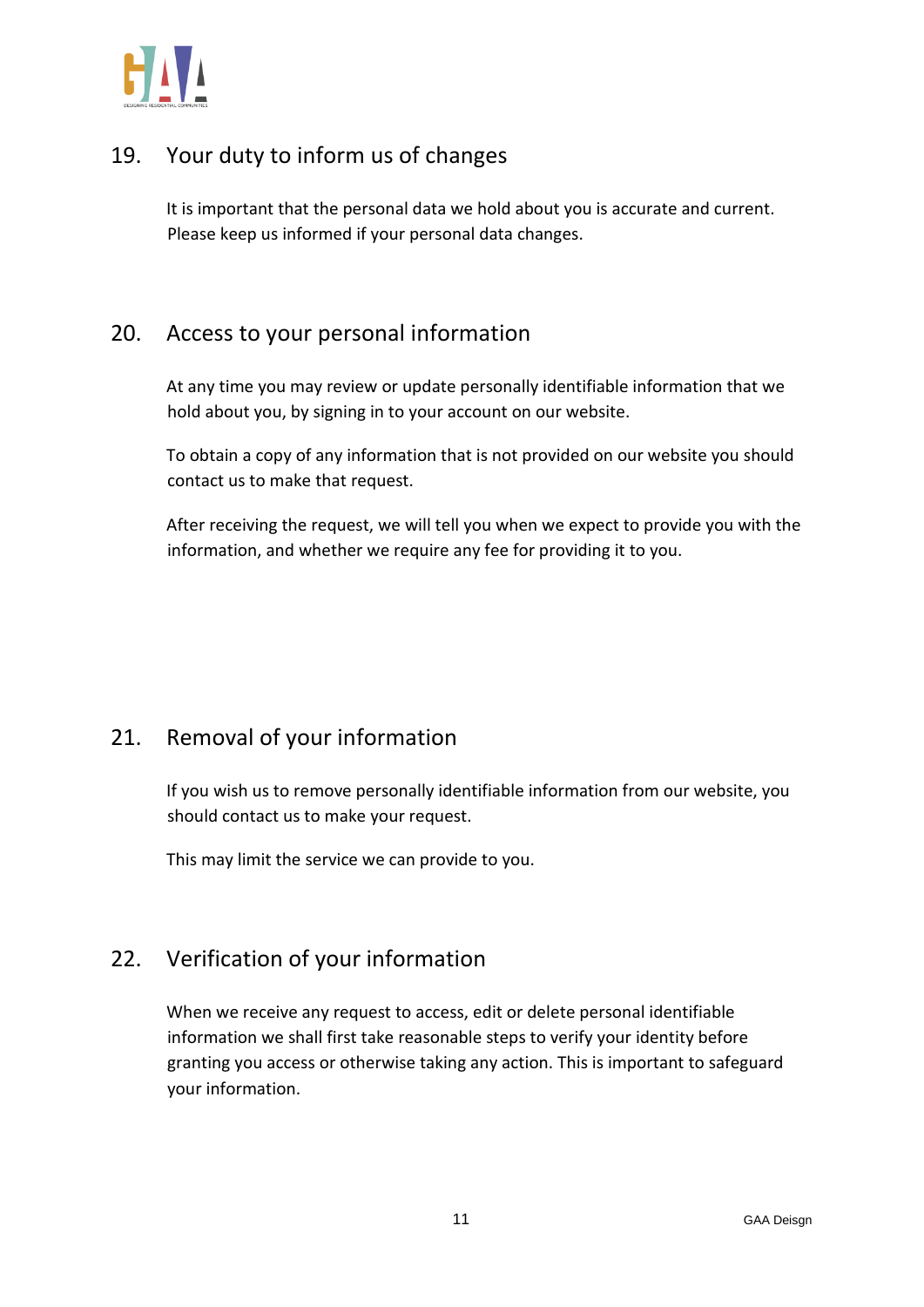

### Other How you can complain

If you are not happy with our privacy policy or if you have any complaint then you should tell us.

If a dispute is not settled then we hope you will agree to attempt to resolve it by engaging in good faith with us in a process of mediation or arbitration.

If you are in any way dissatisfied about how we process your personal information, you have a right to lodge a complaint with the Information Commissioner's Office (ICO). This can be done at

[https://ico.org.uk/make-a-complaint/.](https://ico.org.uk/make-a-complaint/) We would, however, appreciate the opportunity to talk to you about your concern before you approach the ICO.

### 23. Retention period for personal data

Except as otherwise mentioned in this privacy notice, we keep your personal information only for as long as required by us:

- to provide you with the services you have requested;
- to comply with other law, including for the period demanded by our tax authorities;
- to support a claim or defence in court.

#### 24. Compliance with the law

Our privacy policy has been compiled so as to comply with the law of every country or legal jurisdiction in which we aim to do business. If you think it fails to satisfy the law of your jurisdiction, we should like to hear from you.

However, ultimately it is your choice as to whether you wish to use our website.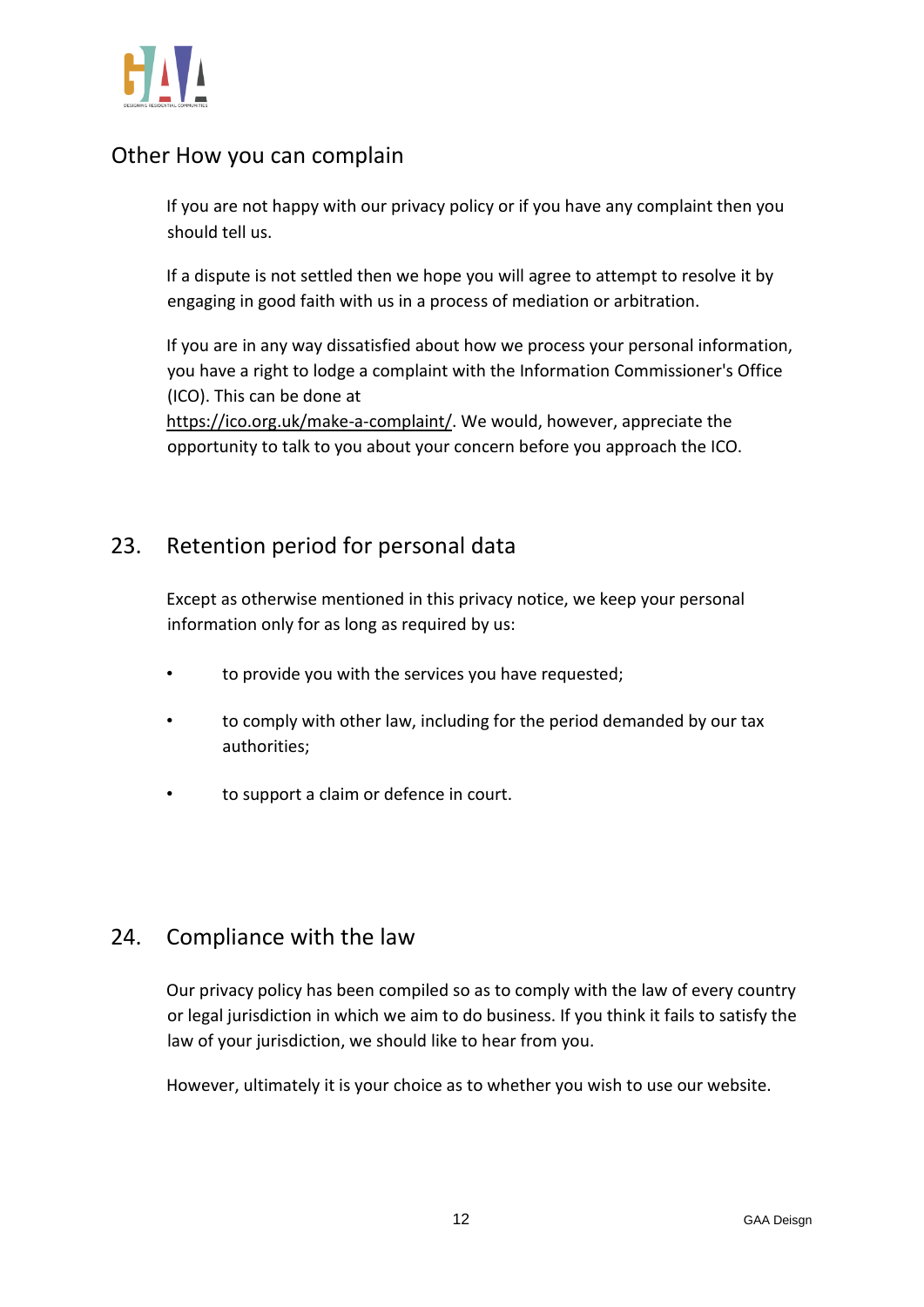

## 25. Review of this privacy policy

We may update this privacy notice from time to time as necessary. The terms that apply to you are those posted here on our website on the day you use our website. We advise you to print a copy for your records.

If you have any question regarding our privacy policy, please contact us.

#### 26. Links to other websites

Our website may contain links to other websites. If you follow a link to any of these websites, please note that they may have their own privacy policies and we do not accept responsibility or liability for these policies. We urge you to check the privacy policies of any sites you visit. Please note that the presence of a link to another website on our website does not imply any kind of endorsement or recommendation of that site.

#### 27. Links to other websites

We endeavour to ensure that all the material on our website is accurate and up to date. However, errors and omissions can happen, so the content is provided without any warranty or liability. We do not warrant that use of the website will not infringe third party rights. We do not warrant that use of this website or materials downloaded from it will not cause computer virus infection or other damage to property. It is a condition of use of the website and the materials in it that use is at the user's own risk. Neither we nor any of the website's editors or contributors shall be liable for any loss or damages suffered as a result of any use of the website, including but not limited to direct loss, consequential loss and loss of profits (but not including death or personal injury).